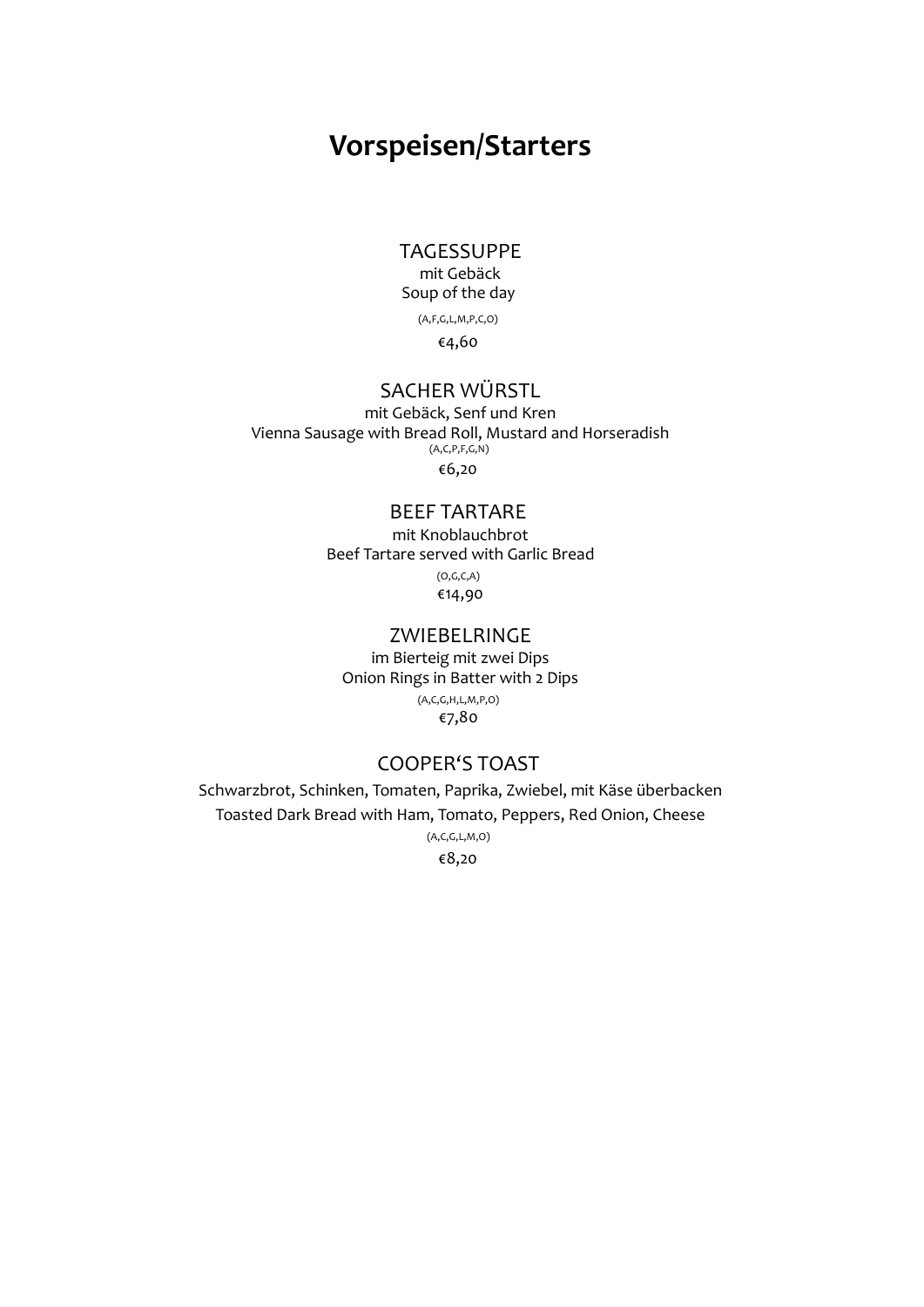## Hauptspeisen/Main Courses

#### RINDSGULASCH

mit Gebäck Beef Goulash served with Bread Roll (A,C,F,G,N,P)

Klein € 7,80 / Groß € 11,80

ORIGINAL WIENER SCHNITZEL / WIENER SCHNITZEL CHILDREN

vom Kalb, mit Kartoffelsalat oder Pommes Frites

Veal Schnitzel served with Potato Salad or Chips

(A,C,G,L,M,O)

€ 21,20 / € 13,80

#### SPARE RIBS

mit Cole Slaw, Wedges und zwei Dips Spareribs served with Coleslaw, Potato Wedges and 2 Dips (A,C,G,H,L,M,P,O) Klein €15,90 / Groß €23,90

#### FILET FINGERS

Hühnerfiletstücke in Knusperpanade mit zwei Dips und Pommes Frites Chicken Breast Stripes with 2 Dips and Chips

> (A,C,G,H,L,M,P,O) €10,20

#### CHICKEN FINGER TIKKA

Hühnerfiletstücke in Naanbrotpanade mit zwei Dips Pommes Frites Chicken Breast Fingers in Tikka Breadcrumbs with 2 Dips and Chips

(A,C,G,H,L,M,P,O)

€10,20

#### HÜHNERFLÜGERL

mit Wedges und zwei Dips Chicken Wings with Chips and 2 Dips

> (A,C,G,L,M,O) €11,20

#### ALL IN ONE

Ribs, Wings, Filet Fingers, Finger Tikka, Onion Rings, Fisch, Coleslaw, Wedges, Dips 2 Personen €48,00 / 3 Personen €68,00 / 4 Personen €86,00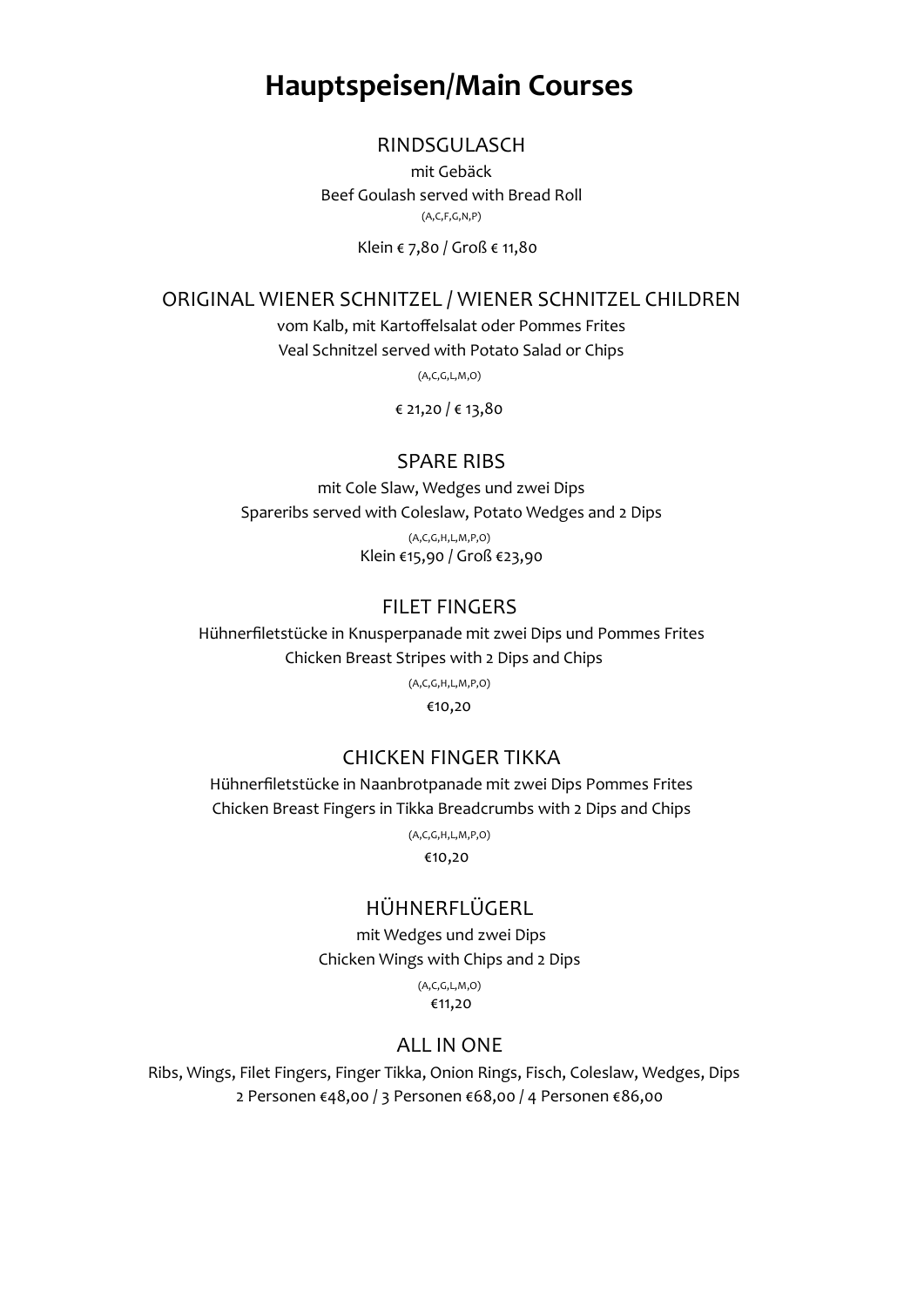## Burgers

#### BEEF BURGER

Rindfleisch, Salat, Relish, Tomaten, Zwiebel, Pommes Frites 100% Beefburger with Relish, Salad, Tomato, Red Onion and Chips (A,C,G,M,N,O) €10,90

#### CHEESE BURGER

Rindfleisch, Salat, Relish, Tomaten, Zwiebel, Gurke, Käse, Pommes Frites 100% BeeƟurger with Relish, Salad, Tomato, Red Onion, Cucumber, Red Cheddar and Chips

(A,C,G,M,N,O)

€11,90

#### PULLED BEEF BURGER

Pulled beef, Salat, Knoblauchsauce, Cole Slaw, Zwiebel, Pommes Frites Pulled Beef with Salad, Garlic Sauce, Coleslaw, Red Onion and Chips

(A,C,G,M,N,O)

€13,90

#### IRISH BEEF BURGER

Rindfleisch, Salat, Relish, Tomaten, Gurke, Zwiebel, Paprika, Käse, Speck, Spiegelei, Pommes Frites Beefburger with Relish, Salad, Tomato, Cucumber, Red Onion, Peppers, Red Cheddar, Bacon, Egg and Chips

(A,C,G,M,N,O)

€16,90

#### ROUTE 66 BURGER

Rindfleisch, BBQ Sauce, Salat, Tomaten, Zwiebel, Käse, Jalapenos, Mais, Speck, Spiegelei, Pommes Frites Beefburger with BBQ Sauce, Salad, Tomato, Red Onion, Red Cheddar, Jalapenos, Corn, Bacon, Egg and Chips (A,C,G,M,N,O)

€16,90

#### COOPER'S 340er BURGER

340g Rindfleisch, Salat, Käse, Relish, Tomaten, Gurke, Zwiebel, Speck, Pommes Frites 340g Beefburger with Relish, Salad, Red Chaddar, Tomato, Cucumber, Red Onion, Bacon and Chips (A,C,G,M,N,O)

€17,80

#### CRISPY CHICKEN BURGER

Huhn in Cornflakes Panade, Knoblauchsauce, Salat, Tomaten, Pommes Frites Chicken Burger in Cornflake Batter with Garlic Sauce, Salad, Tomato and Chips

> (A,C,G,M,N,O) €12,60

#### BISON BURGER

Bisonfleisch, Salat, Blue Cheese, Tomaten, Zwiebel, Käse, Pommes Frites Bison Burger with Blue Cheese, Salad, Tomatoes, Red Onion, Red Cheddar, Bacon and Chips

> (A,C,G,M,N,O) €17,80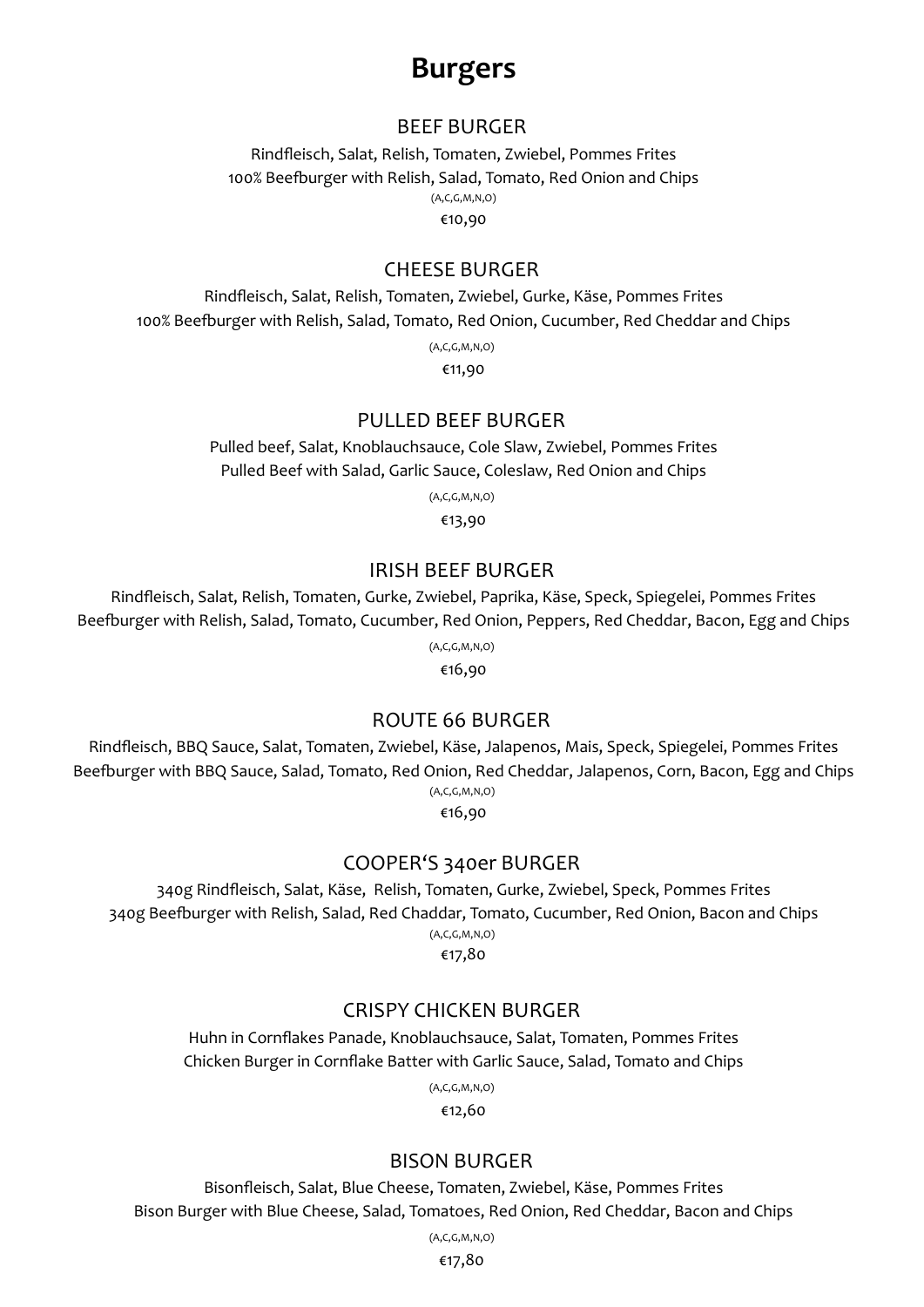# Fisch/Fish

#### SEAFOOD BASKET

Kabeljau, Weissfisch, Shrimps, Calamari fritti, Pommes frites, zwei dips Cod, Whitefish, Shrimps, Calamari with Chips and 2 Dips (A,B,C,G,H,L,M,P,O,R) €10,60

#### FISH, N' CHIPS

Kabeljaufilet im Bierteig, Coleslaw, Pommes frites, Sauce Tartare Battered Cod Fillet with Chips and Tartare Sauce (A,B,C,G,H,L,M,P,O,R)

€12,60

### Salat/Salad

#### COOPER'S BACKHEND'L SALAT

Filet Fingers, Chicken Finger Tikka, Salat, Steirisches Kürbiskernöl Austrian Chicken Salad with Pumpkin Seed Oil

(A,C,G,L,M,O)

€10,80

# Vegetarisch/Vegetarian

Och bin 24

#### **SPINAT & LINSEN BURGER**

mal zela Minuten am Tag

Spinat & Linsen Patty, Salat, Relish, Tomaten, Paprika, Zwiebel, Pommes Frites Spinach and Lentil Burger with Salad, Relish, Tomato, Peppers, Red Onion and Chips

 $(A,C,G,M,N,O)$ 

€11,60

#### **VEGAN BURGER**

Vegan Patty, Salat, Vegan Sauce, Paprika, Tomaten, Gurke, Vegan Wedges Vegan Burger Patty with Salad, Vegan Dressing, Tomato, Peppers, Cucumber and Vegan Chips  $(A,C,G,M,N,O)$ 

€12,90

#### ZITRONENSPAGHETTI

Vegane Spaghetti in Kokosmilchsauce Vegan Lemon Spaghett with Coconut Milk Saucei

 $(A, C, G, M, N, O)$ 

 $4.80.$  bin sicher,  $-11712$ 

: 26 esse

circl.